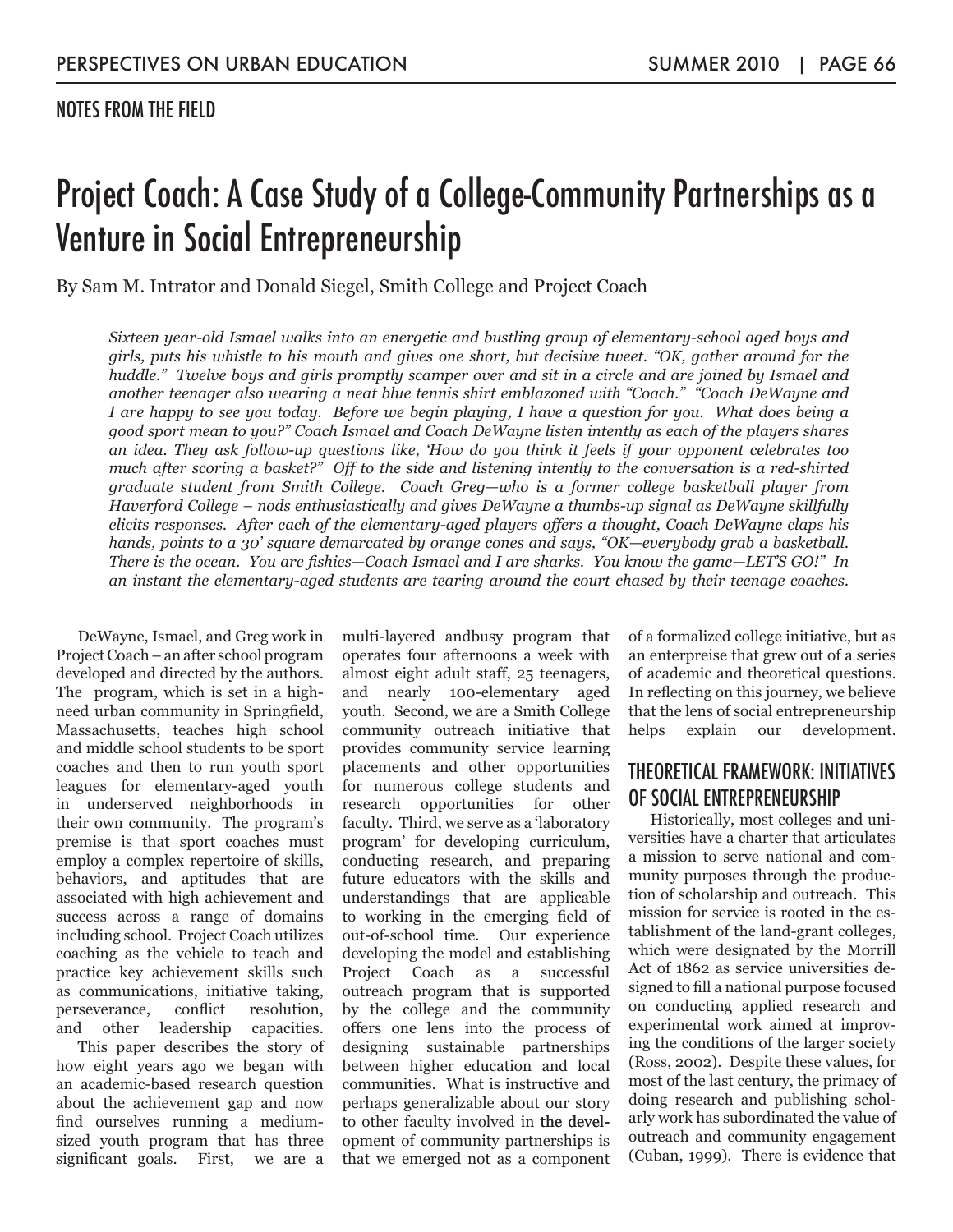this is changing. Over the last twenty years, there has been a robust movement in higher education to become more connected to local communities.

Championed by Ernest Boyer in his *Scholarship Reconsidered: Priorities of the Professorate* (1990), this approach called for faculty to rethink their notion of scholarship so universities could become more focused on meeting the needs and solving the challenges facing communities. Boyer's agenda coincided with other initiatives such as the National and Community Service Act of 1990, which provided Federal funds to develop and implement service-learning curriculum. Numerous programs and initiatives were developed to establish what Boyer coined the "scholarship of engagement." These initiatives are often enacted through the establishment of Centers on campus that intend to oversee and nurture comprehensive and systemic partnerships. Smith, like most of our peer schools, also has a center for community engagement.

Despite the energy to develop largescale and complex institutionalized partnerships, Project Coach began outside formal channels within our college. Martin and Osberg (2007) describe the entreprenurial process as beginning when an individual or as is often the case, a pair of individuals discern what they call "suboptimal equilibrium" (p. 35) and see embedded in it an opportunity to provide a new service or process. Once inspired by an idea, entrepreneurs take "direct action, which entails developing small, flexible, and agile solutions. The essence of social entrepreneurship is focused on what Dees (2009) calls "value-creating innovation" that offers a learning laboratory for the development and testing of "innovative solutions to social problems" (p. 12). Martin and Osberg (2007) define social entrepreneurship as missiondriven work where the prime outcome is social benefit. The process of mounting a project consists of three stages:

(1) identifying a stable but inherently unjust equilibrium that causes the exclusion, marginalization, or suffering of a segment of humanity that lacks the financial means or political clout to achieve any transformative benefit on its own; (2) identifying an opportunity in this unjust equilibrium, developing a social value proposition, and bringing to bear inspiration, creativity, direct action, courage, and fortitude, thereby challenging the stable state's hegemony; and (3) forging a new, stable equilibrium that releases trapped potential or alleviates the suffering of the targeted group, and through imitation and the creation of a stable ecosystem around the new equilibrium ensuring a better future for the targeted group and even society at large (p. 35).

In other words, the process of social entrerpreneurship begins with the identification of a social need, followed by the creative design of an invention or program, which leads to the program becoming embedded in the ecology of the community and, ultimately, becoming a model for others to emulate. We believe this conceptual framework is useful for explaining how Project Coach developed and why colleges that seek more expansive and sustainable partnerships in the community might look to stimulate small homegrown projects.

### WORKING WITH IDEAS: HOW DOES PROJECT COACH BEGIN?

As with many initiatives, the genesis of Project Coach can be traced back to a series of circuitious conversations and meetings. A pivotal encounter unfolds in the spring of 2002 when one of the authors of this article, received a call from the executive director of a major foundation in the northeast. The director indicated that her foundation had been engaged in various educational endeavors whose prime objective was to support initiatives that could decrease the academic achievement gap of Black and Hispanic children with their white counterparts. She went on to convey that their commissioned research showed that children in their target population were being dismissed from school as early as 1:30 in the afternoon, and that many of them were participating in a variety of after school programs, with sports based activities being among the most heavily enrolled. Her question

was whether a child's sport involvement could be leveraged to enhance their academic achievement? This, of course, was a version of "the sport question" that faculty and administrators have been asking for many years. Where is the "education" in sports and how does student involvement in them enhance or detract from what they are expected to do in the classroom?

Clearly, answers to «the sport question» have remained elusive over the years, with many people weighing in on it by conveying anecdotes from their own personal experiences and beliefs. For example, the Duke of Wellington allegedly stated that ''The battle of Waterloo was won on the playing fields of Eton" and sociologist David Reisman claimed that "the way to the board room leads through the lockerroom." But there have also been those who argued against, such as Robert Hutchins, the former President of the University of Chicago who in 1939, abolished its prestigious football program, claiming that students needed to focus their attention on academics rather than athletics, and decried that it was possible for players "to win twelve letters without learning how to write one" (Mayer, 1993, p.138).

The question posed by the foundation officer was fascinating in that it brought together an array of variables crucial to youth and community development. Our default response as academics in a liberal arts college was to assemble an informal group comprised of professors, undergraduate, and graduate students to study the questions. We brought divergent perspectives to the question from those interested in disparities in literacy among different groups of children, others were interested in youth development and leadership, while still others were more interested in self-determination theory (Ryan & Deci, 2000) and how it could be deployed to develop resilency skills in "at risk" adolescents.

In retrospect, this study group was critical to the development of Project Coach, not only because it helped us to sharpen our understanding of the research and the many gaps that exist between the groups of kids that the foundation supporting this work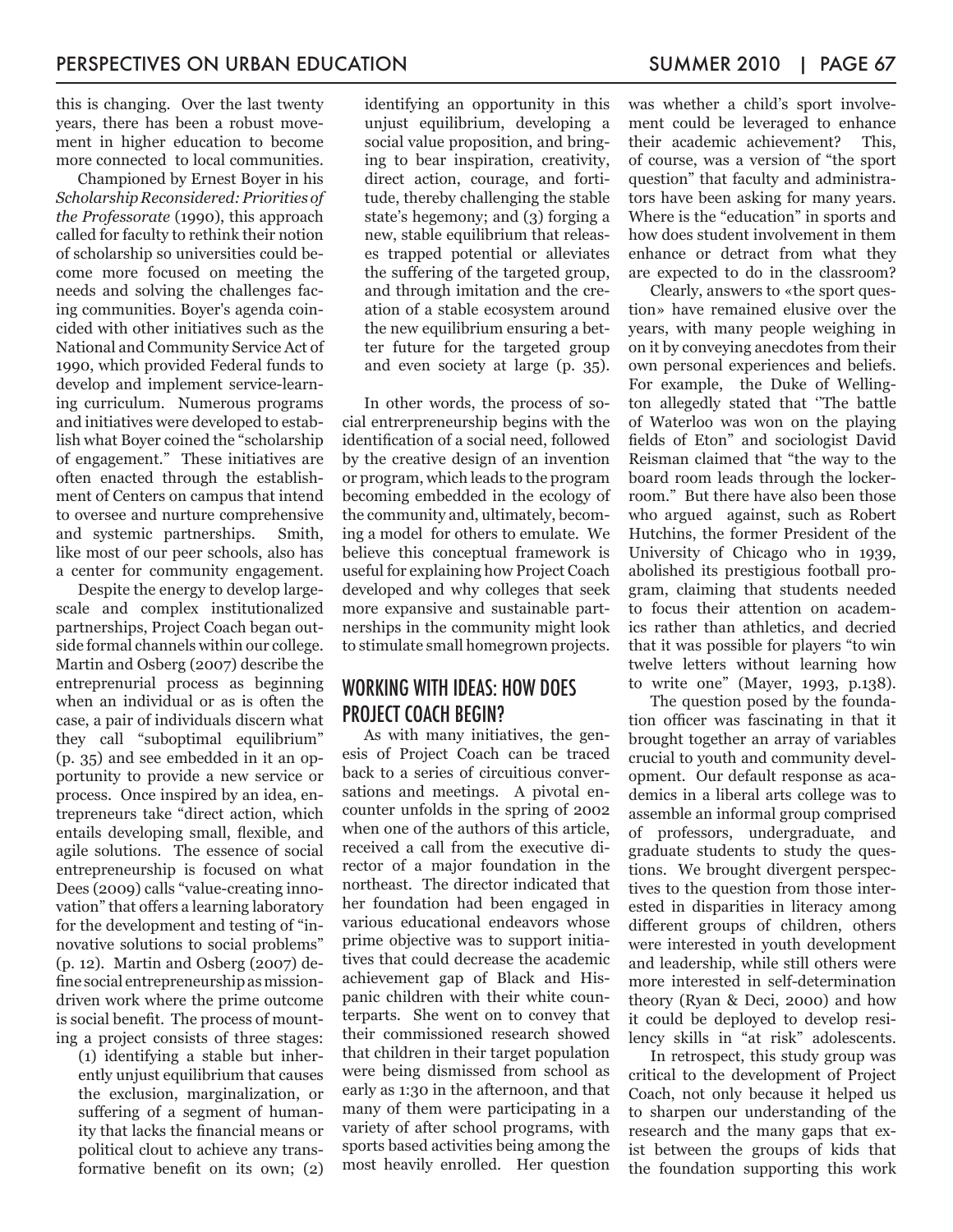was interested in helping, but it also built institutional credibility for this evolving project that became a collegecommunity program and partnership. This was due to the work being seen as having academic viability, a body of knowledge based on research, faculty and students from different fields being interested in the various problems, and the potential for fulfilling a component of our institution's mission which connotes not only the education of women within its walls but also doing good in the country and in the world (Smith Tradition, 2010).

From our study group readings and discussions we learned a great deal about the various battles being fought over education in the political realm, what futuristic economists were forecasting with regard to our global competitiveness in light of the education that youth in China and India were getting, and how a narrowing of the public school curriculum in the United States was obscuring the development of skills, problem solving capacities, and dispositions toward work that were deemed critical for success in a 21st century world. These included the ability to "...to think critically and solve problems, work in teams and lead by influence, be agile and adaptable, take initiative and be entrepreneurial, communicate clearly and concisely, access and analyze information effectively, and be curious and imaginative" (Wagner, 2008, pps. 256-257). Such work dovetailed with other theorists whom we were studying in hopes of getting a better handle on the "sport question". Among these scholars was Richard Rothstein whose influential *Class and Schools* (2004) also made the case that much of what has become known as the academic achievement gap was attributable to other sorts of gaps that existed among kids from different socioeconomic strata such as health, housing, employment, and an array of what he labeled as «non-cognitive skills (p. 86).» Rothstein identified such things as: communication skills, interpersonal skills, motivation and initiative, work ethic, and adaptability to change. He along with other prominent theorists such as Robert Halpern (2006) and Reed Larson (2000), contended that the above attributes are best developed in out of school programs in which youth development is a primary focus. This conceptual framework then became the basis for our understanding of the "sport question" and the subsequent design of Project Coach.

#### EXPANDING THE CONVERSATION: CONNECTING WITH COMMUNITY

In conjunction with our study group, we embarked on a series of conversations with local educators, coaches, and community members. We had no overarching conceptual method or approach to arranging these conversations other than to meet individuals working at the interesection of education, athletics, health, and community. In the course of these discussions, two key learnings emerged: first, no matter how grim the 'statistics' were involving poverty, academic achievement, or health in a particular community or neighborhood—people were proud of their community and believed that positive momentum was occurring. Second, community members were deeply suspicious of our academic affiliation. College and community partnership may mean one thing in a faculty committee, but to community members accustomed to academic researchers who arrive, extract their data, and vanish—there is rampant skepticism about the motives and commitment of representatives from the academy.

After months of study and conversations, our plans for operationalizing a program eluded us. The breakthrough moment came during one of our conversations with a local principal who suggested that we speak to the neighborhood parks and recreation director – who he described as a "legend in the community." We met the parks and recreation director in an office covered with pictures of youth playing sport and he took us on a tour of the neighborhood complex, which includes an elementary school, a middle school, a library and a health center. When we walked over to the middle school, he said, "Let me show our pride and joy." He took us out and showed us three well-greened soccer fields. "We are so proud of these fields. Five years ago

these fields were abandoned and overgrown. They had all kinds of junk on them and car wrecks and it was a favorite hangout for all sorts of dangerous characters including drug dealers. This was no place parents wanted their kids around, but we received a federal grant and transformed them." We responded by saying, "You must be so thrilled to see your youth playing on those fields now." He paused and then replied, "Actually—these fields get used more often by the elite soccer teams from the suburbs. The kids from the neighborhood don't usually use them." Surprised, we asked, "Why not?"

"I have interest from the kids," he said. But I can't find coaches. I just can't find a core of parent volunteers to serve as coaches. If I could find enough coaches, I could use the fields." His response triggered a set of ideas and connections and conversation from which our program developed. We asked, "Do you think you could find high school students who would want to get paid to be coaches." He responded by saying, "Absolutely. I know so many kids who would love to."

#### AFTERSCHOOL CONTEXTS: A NATURAL PARTNERSHIPS WITH COLLEGES AND UNIVERSITIES

Out of this conversation the idea for Project Coach emerged. Martin and Osberg (2007) describe the quality of 'alertness' as being a crucial quality possessed by entrepreneurs. In this case, we were alert to the need, but also we quickly ascertained that the after school world was a setting where we could make an impact. From the college perspective, becoming involved in after school programming is attractive for several reasons. First, and not insignificantly, for partnerships to work effectively between a college and a community there needs to be an authentic need within the community. Over the last few decades, the social ecology surrounding children has changed in ways that affect the development of youth (Riggs and Greenberg, 2004). High rates of family mobility, changing patterns of adult employment, media themes of violence and sexuality,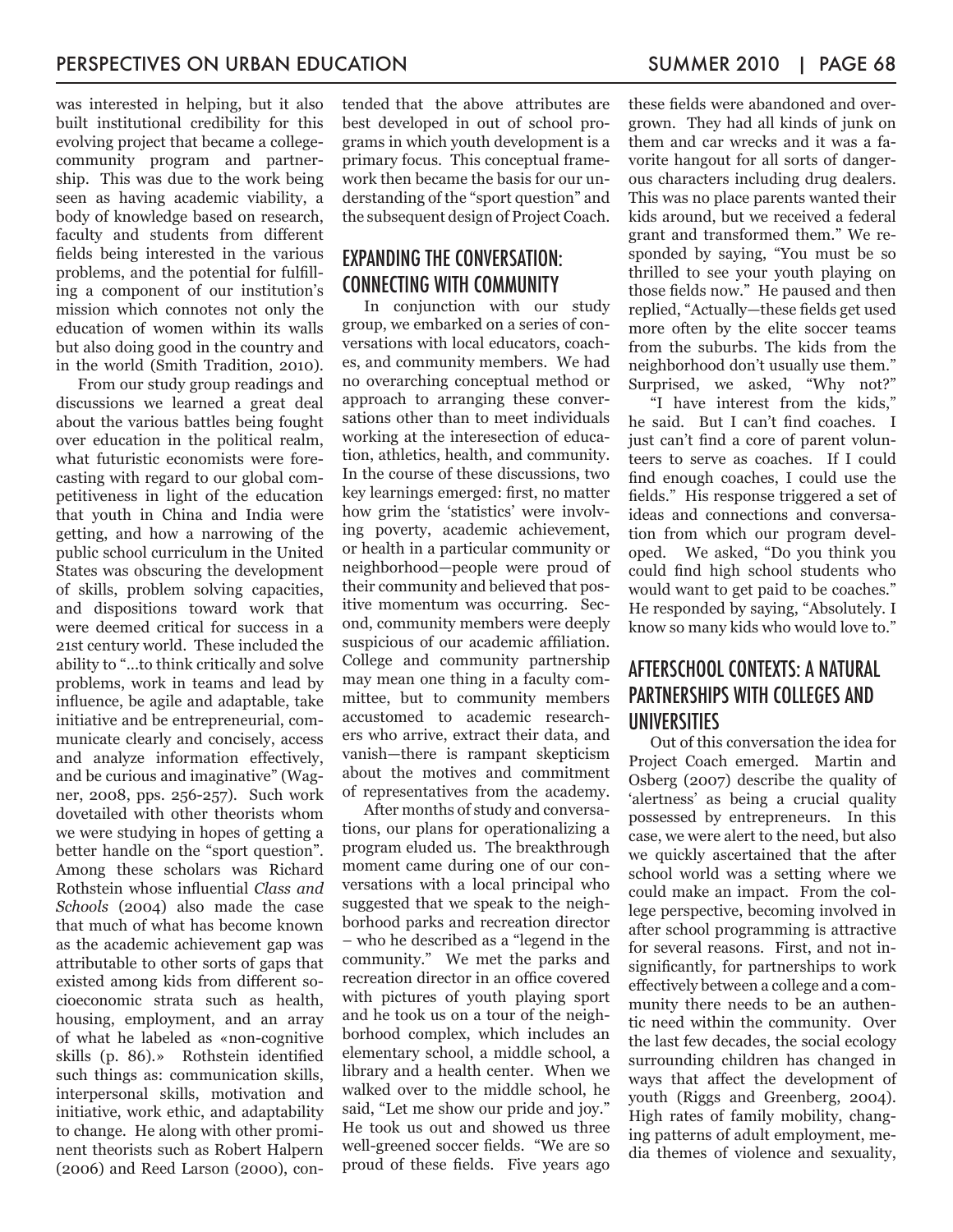higher rates of technology usage including online and video gaming, and the deterioration of neighborhoods and schools have weakened the formal and informal supports available to families (Eccles and Gootman, 2002; Riggs and Greenberg, 2004). The hours immediately after school have been indentified as the most risky for children due to the lack of adult supervision.

As a result of these changing demographic and societal trends and awareness of how vulnerable children are during out-of-school time, after school programs have been proposed to provide youth with supervised and constructive activities. Despite the fact that there is overwhelming support on the part of parents and educators for after school opportunities, there continues to be substantial shortages in programs. More than a quarter of the nation's schoolchildren are on their own in the afternoons, and the parents of 18 million children say they would enroll their kids in afterschool programs if programs were available, a number that is rising because of the economic downturn (Afterschool Alliance, 2009). In the community of Springfield, MA the number of children enrolled in after school programs is somewhere around 25%. In other words, our program addresses an acute need in our local community.

As Project Coach evolved both conceptually and structurally over the years we also learned a great deal about the alliance of service learning initiatives for college students and the rapidly developing sector of out of school education. First, in contrast to times when college students and faculty are more heavily scheduled for classes and laboratories, after school hours are a better match for faculty and college student schedules. Most college students at our residential liberal arts college have classes that end mid-afternoon, and they can flex their schedules to work with us in Project Coach. Thus, afterschool hours provide us with an opportunity to staff our program with undergraduate and graduate students. A second reason that higher education is compatible with the after school world is the flexibility of the latter to offer diverse programming. This

flexibility stands in contrast to schools – particularly schools that serve low income children—where explicit curricular constraints and testing expectations drive academic programming. In contrast, the after school world, has diverse and broad outcome aspirations and it is not, as Halpern notes, a "mass institution." Instead it serves to complement the primary institutions of school and family by providing a broad array of developmental experiences in a "range of domains that schools lack time for and that low-and moderateincome families may lack resources to purchase in the marketplace. These include, of course, the visual and performing arts, humanities, civics, physical activities and sports" (Halpern, p. 129). The flexibility for creative programming provides college faculty and students opportunity to design, develop, and experiment with an array of approaches, foci, and methods.

#### LAUNCHING PROJECT COACH: FROM CONCEPT TO LIVE PROGRAMMING

The second stage of development according to the theory of social entrepreneurship encompasses the design and execution of a program. It entails doing something rather "than waiting for someone else to intervene or trying to convince somebody else to solve the problem, the entrepreneur takes direct action by creating a new product or service and the venture to advance it" (Martin & Osberg, 2007, p. 33). Using the initial funds from the foundation, we launched a program in which we trained local adolescents as coaches of elementary aged children, who would, in turn, run sports leagues during the after school hours for these kids. Importantly,our initial overtures to have the college support the initiative and integrate our fledgling program into the established outreach system was rebuffed. We were told that funds were limited. At the time we were discouraged, but in retrospect our independence provided us with enormous autonomy, which resulted in our being able to be extremely flexible and adaptive during the startup phase.

Our guiding principle flowed from our conclusion that there was really nothing magical about sports that promoted youth development, but that it was what transpired within it that had the potential to foster or inhibit growth (Orlick, 1974). From our perspective, the job of a coach is to teach others to achieve, and that a program with an explicit and deliberate curriculum to do this would help adolescents to internalize the lessons that they were teaching their players. For example, communications' skills have been identified as being critical for succeeding in school and work environments. But, it is also a fundamental skill required in coaching. Coaches need to think clearly and concisely, and to be able to inspire and instruct their players in an array of practice and competitive settings. They also need to set and fulfill goals, problem solve, show initiative, focus attention, control emotions, and manage time effectively. Consequently, our hypothetical answer to the "sport question" became that of using coaching as a means to teach a cluster of achievement attributes that had great transferable value to academic work, citizenship and family life.

To contemplate and theorize about how to run such a program is one thing, but to actually operationalize it is quite another. From our experiences, colleges do not typically make decisions about allocating resources and running programs in their local communities from the top down; the major focus has always been to provide intellectual development to their students. But, now, Smith College could accomplish its primary mission through Project Coach, as well as fulfill its more ethereal mission of supporting development in neighboring under-resourced local communities. Project Coach had the potential to be a stimulus and laboratory for college students and faculty interested in urban education, sociology, psychology, economics, and public health. It also had the potential of providing opportunities for adolescents, who were often perceived to be problematic, to develop capacities that not only benefitted them, but could also be used to teach physical activity and healthy lifestyles to younger children in their communities. Seemingly, this envisioned partnership was a "win-win" en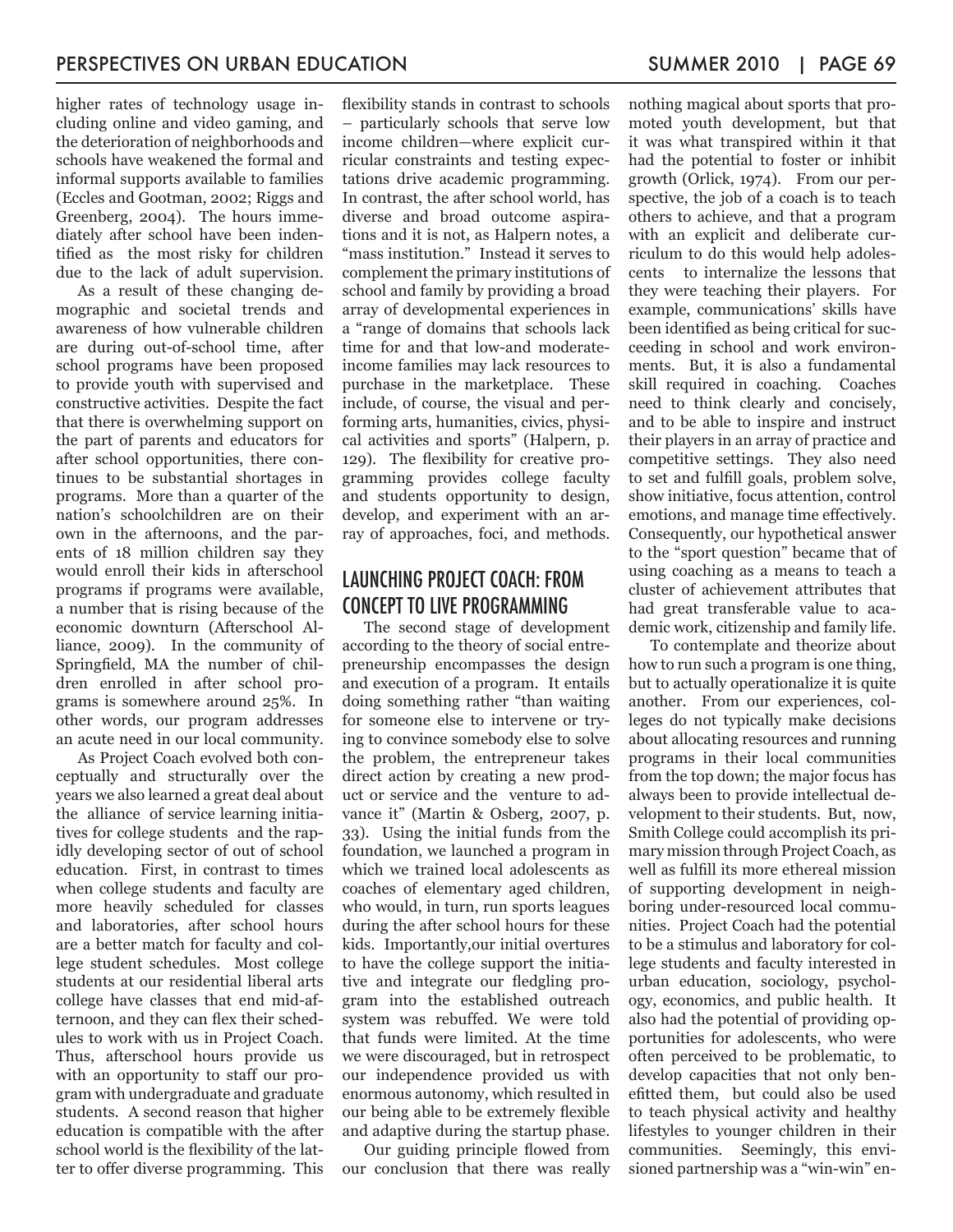tity. Nonetheless, a critical point in the unfolding of this college-community partnership is that it did not germinate from a directive from above (e.g., from a college administration or a funding agency), but from grass-roots efforts of faculty engaged in an intellectual problem along withlocal community leaders. Clearly, the relationships that were built at this level became stronger and more trusting as faculty and community members realized that the partnership was mutual, and that each constituency was more interested in giving than taking. Simultaneously, we built support inside the college by doing academic presentations to colleagues, involving students, and publishing research. Additionally, we received several grants from philanthropic foundations that served to validate the program's value. Lastly, several media stories were written and filmed about our program, all of which portrayed Project Coach as program of Smith College. While we may have begun as an initiative outside the 'system' at Smith we had become publicly recognized as a primary example of Smith's commitment to community enrichment and social justice.

#### ESTABLISHING A MODEL: SERVING AS A LAB PROGRAM FOR THE AFTER-SCHOOL WORLD.

The third component of social entrepreneurship involves developing a proposed solution that is viable, costeffective, scalable, and represents an improvement in the status quo for local constituencies and for what Martin and Osberg (2007) call the "society at large." We believe this describes the development of our work from a small direct service project staffed by two faculty members, which we describe as a lab project within the emerging field of after school programming that not only provides direct service to the children and families of the Springfield community, but also serves as a training and demonstration site.

University/college lab schools trace their origins to John Dewey's tenure at the University of Chicago where faculty could develop educational ideas and practices in a school context. As Dewey proposed to the President of the University of Chicago:

The conduct of a school demonstration, observation and experiment in connection with the theoretical instruction is the nerve of the whole scheme. Without this no pedagogical department can command the confidence of the educational public it is seeking to lay hold of and direct; the mere profession of principles without their practical exhibition and testing will not engage the respect of the education profession (1967, p. 434).

Our mission at Project Coach has evolved from attempting to answer «the sport question» to include testing approaches of practice in the after school world, training of graduate students and undergraduates, serving as a research site, and being a demonstration site where other practitioners come to observe and participate in professional development. We take seriously, Dewey's belief that lab schools need to be models of what good education should be, based upon educational research and practical experience.

## HOW PROJECT COACH BENEFITS FROM OUR ASSOCIATION WITH SMITH COLLEGE

In any urban community, there is a multitude of small, enterprising community-based programs that have similar mission and commitment as Project Coach. One of the core and enduring challenges facing small community-based programs is sustaining funding and staffing. Over the years we have come to believe that our association with the college provides us with a range of unique benefits that differentiate us from other community-based agencies. First, we derive a financial benefit being associated with Smith. While the College does not provide us with funds for our operating budget, we have received gifts from alumnae who have learned about the work through the development office or by being featured on the college website or other media. Second, our scholarly work has focused on Project Coach. We have taught classes on topics associated with our work in Project Coach and published and presented it in journals and at conferences. Third, the in-kind contributions to the project are substantial. The college provides us with vans, classroom space, connections with college admissions officers, and other formidable resources that have strengthened our work. Lastly, and most importantly, the college is a source of human capital and talent. Graduate and undergraduate students serve as staff, mentors, tutors, and program leaders. The quality of our staff is superb because of this ongoing addition of new people.

#### **SUMMARY**

What started with a relatively innocuous question about the possible connection between sports involvement and academic achievement, became «the sport question," which in turn stimulated a study team that evolved into a program group that formed a relationship with several community members that wished to address common theoretical and applied problems. Clearly, in the beginning, we had no preconceived notion about where the "sport question" would lead us. As our project unfolded it seemed as if we were pealing away the layers of an onion through which we continued to see and understand different aspects of the problems faced by underserved youth in their schools and in their communities.

It is evident that having a conceptual framework for what we are doing is critical for success, but our direct experiences working in an underserved community that faces daily challenges has also helped us to better understand the limits of theory. We are also learning that the challenges of working in a real world setting that has real world problems is not only humbling, but tremendously edifying and fulfilling to us, our students, our coaches, and our community partners. There is little doubt that we have made significant progress on "the sport question", but we also realize that the complexity of what we are learning will keep us engaged for many years. Dees (2009) contends that the contribution of social entrepreneurs is to offer the world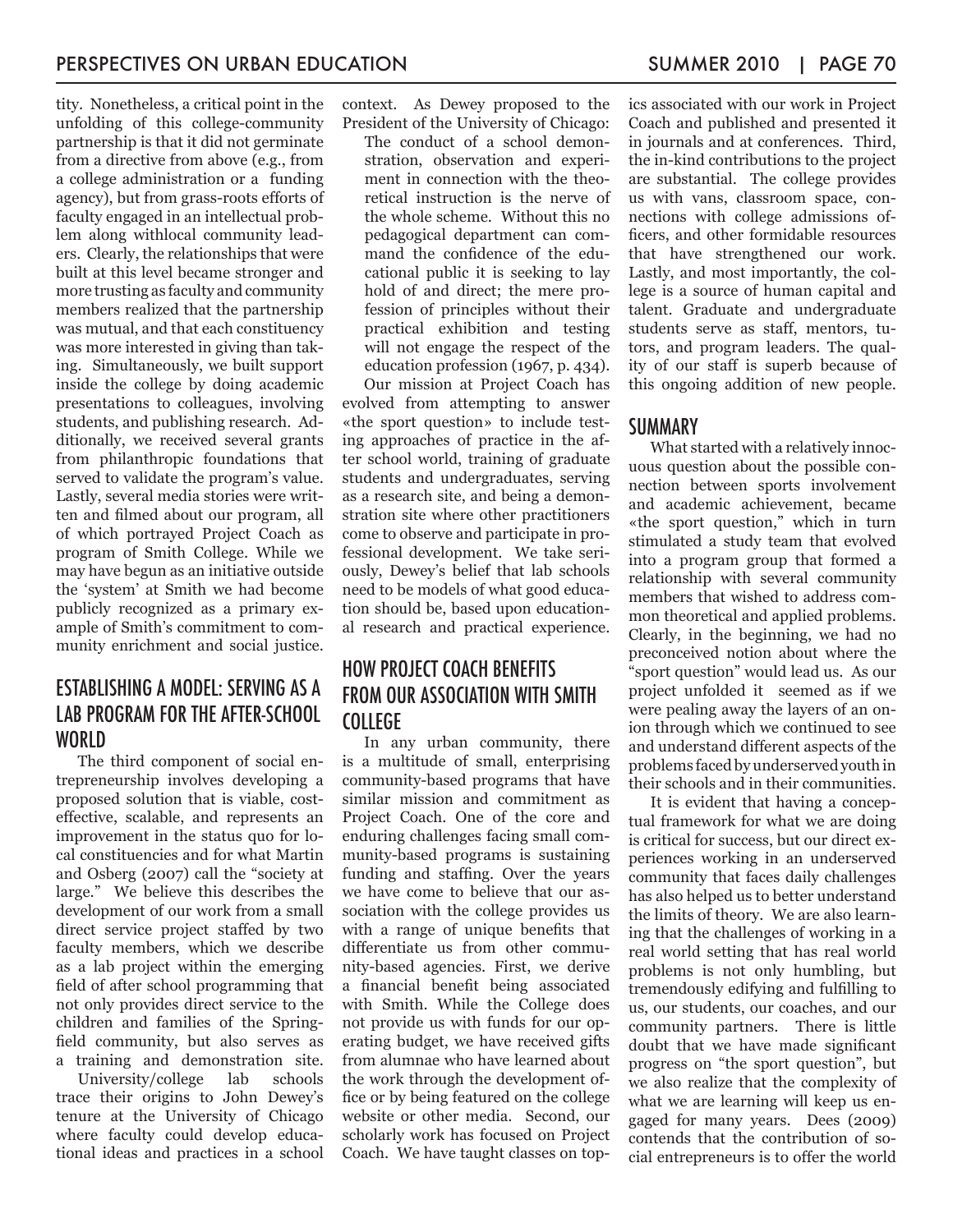a 'learning laboratory' to develop, test, and revise innovative solutions to social problems. As we go forward this is how we see and plan our work.

**Sam Intrator** has a Ph.D. from Stanford University. He became a professor of Education and Child Study at Smith in 1999 after more than a decade of teaching and administrative service in public schools in New York City and California. He founded the Smith College Urban Education Initiative—an educational outreach program that engages students in intensive servicelearning experience by placing them in urban school settings during their

winter term. He is the author of five books, including Tuned in and Fired Up: How Teaching Can Inspire Real Learning in the Classroom (Yale University Press), which was a finalist for the Grawemeyer Award in Education. He is the co-founder of Project Coach, a model youth sport after school program that teaches high school students to be youth sport coaches.

**Don Siegel** has an Ed.D. from the University of North Carolina at Greensboro. He is in his 35th year as a professor of Exercise and Sport Studies (ESS). He helped develop and also served as the director of Smith's ESS graduate program that specializes in training college coaches, the only program in the country accredited at Level IV by the National Council for Accreditation of Coaching Education. He has also been an urban youth sports program consultant for the Barr Foundation and was instrumental in developing several youth sports initiatives in Boston and Northampton. He has published widely in the areas of sport psychology, motor learning, exercise physiology, sport sociology, computing, and professional aspects of sport and physical education. He is the co-founder of Project Coach, a model youth sport after school program that teaches high school students to be youth sport coaches.

#### REFERENCES

- Boyer, E. L. (1990). *Scholarship reconsidered: Priorities of the professoriate*. Princeton, N.J.: The Carnegie Foundation for the Advancement of Teaching.
- Corporation for National and Community Service. National service timeline. Retrieved from http://www.nationalservice. gov/about/role\_impact/history\_timeline.asp
- Cuban, L. (1999). How scholars trumped teachers: Change without reform in university curriculum, teaching, and research, 1890-1990. New York: Teachers College Press.
- Dees, J. G. (2007). Taking social entrepreneurship seriously. *Society, 44*(3), 24-31.
- Dees, J. G. (2009). Social ventures as learning laboratories. *Innovations: MIT Press Journal,* pp. 11-15.
- Dewey, J., & Southern Illinois University. (1967; 1972). *The early works, 1882-1898*. Carbondale: Southern Illinois University Press.
- Eccles, J., & Gootman, J. A. (Eds.). (2002). Community programs to promote youth development. Washington DC: National Research Council; National Academy Press.
- Halpern, R. (2006). Confronting the big lie: The need to reframe expectations of after school programs.*1 (1)*(pp. 111-137) Herr Research Center for Children and Social Policy, Erikson Institute.
- Larson, R. W. (2000). Toward a psychology of positive youth development.*American Psychologist, 55*(1), 170.
- Martin, R. L., & Osberg, S. (2007). Social entrepeneurship: The case for definition. *Stanford Social Innovation Review,* (Spring)
- Mayer, Milton. (1993). Robert Maynard Hutchins: A Memoir. Berkeley: University of California Press.
- Orlick, T. D. (1974). The sports environment: A capacity to enhance-a capacity to destroy. Paper presented at the Canadian Symposium of Psycho-Motor Learning and Sport Psychology, Halifax, Nova Scotia.
- Riggs, N. R., & Greenberg, M. T. (2004). After-school youth development programs: A developmental-ecological model of current research. Clinical Child & Family Psychology Review, 7(3), 177-190.
- Rothstein, R. (2004). *Class and schools*. Washington, DC: Economic Policy Institute.
- Ryan, R. M., & Deci, E. L. (2000). Self-determination theory and the facilitation of intrinsic motivation, social development, and well-being. *American Psychologist, 55*(1), 68.